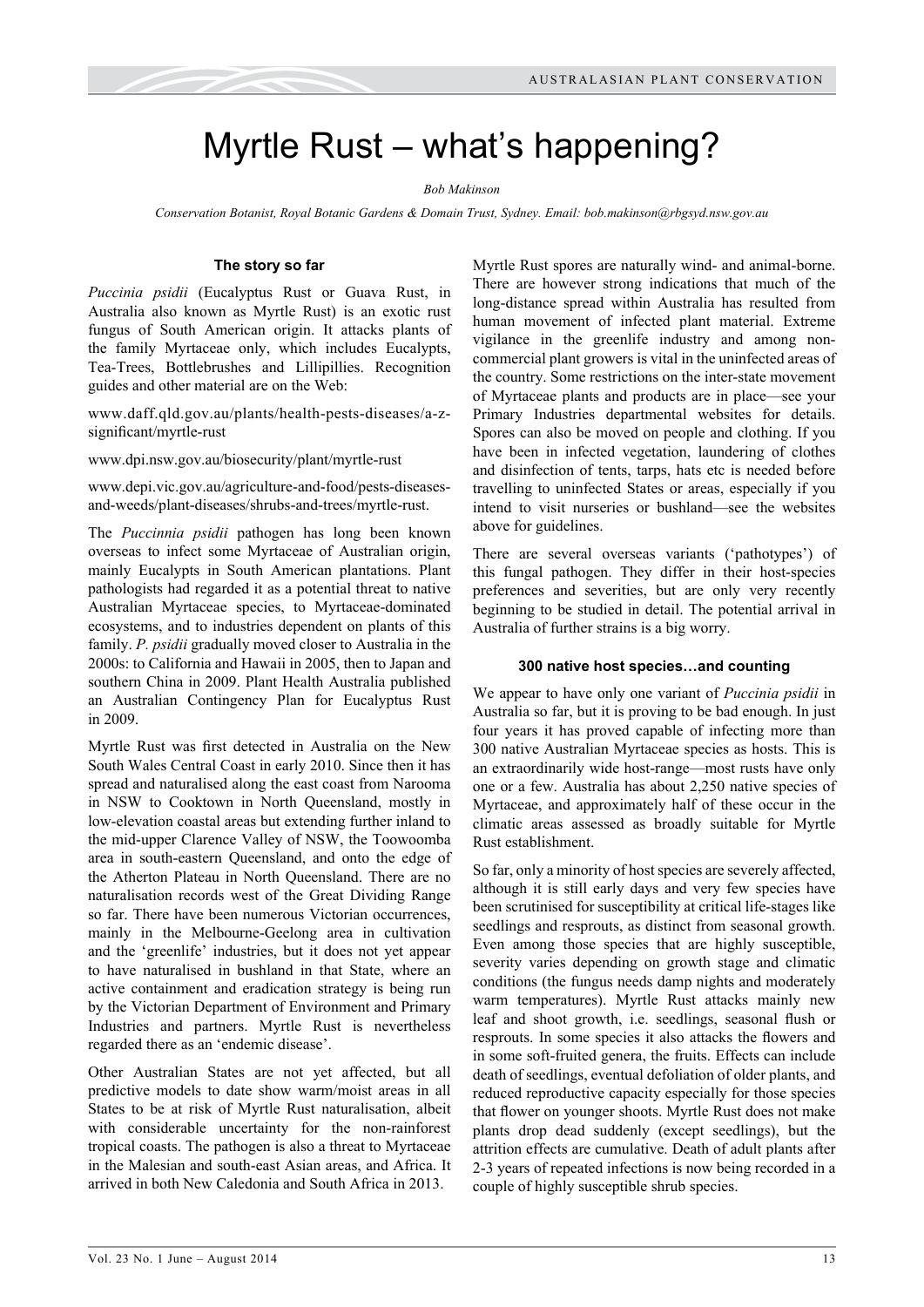Resistance to *Puccinia psidii* in several forestry eucalypt species grown in South America is relatively well documented, and has been bred into new clonal lines for some plantation species and hybrids. Disease-tolerant or 'resistant' plants or populations are also being detected in a few of the new Australian non-eucalypt host species, but the genetic and physiological bases of resistance are only now coming under study, and only for a very few taxa—resources are lacking for comprehensive survey and the necessary genetic analysis and selection trials except for commercially significant species. The heritability of resistance, even where it is present, may not be straightforward. In many or most wild populations of highly susceptible species it is very doubtful whether natural selection, to favour resistant genotypes, will kick in in time to compensate for demographic decline caused by the Rust, or without a drastic narrowing of the gene pool, either of which would add to the impacts of other threatening processes.

A few highly susceptible species are already showing signs of severe decline. Native Guava (*Rhodomyrtus psidioides*) and Scrub Turpentine (*Rhodamnia rubescens*) are widespread shrub species of moist sclerophyll forests along the coasts of NSW and QLD. Prior to the arrival of Myrtle Rust, they were of no conservation concern. Both are highly susceptible to Myrtle Rust. Strong evidence is now emerging that they are undergoing severe decline in normal growth and reproductive capacity (G. Pegg and A. Carnegie, work in progress). Many legislatively listed species in the same states are also likely to undergo decline.

Of great concern are the three broadleaved paperbark species that are important, sometimes dominant, trees

across huge areas of coastal floodplain and river margins in eastern and tropical Australia: *Melaleuca quinquenervia*, *M. leucadendra* and *M. viridiflora* are all highly susceptible on their new growth.

The potential long-term effects on eucalypts are unclear. Some 80 eucalypt taxa, not counting hybrids, are recorded as susceptible (69 taxa in Eucalyptus, eight in *Corymbia*, and three in *Angophora*). However, in *Eucalyptus* itself a majority of these records are from experimental trials in the lab, including on non-east coast species, and only a minority have infection confirmed in the wild so far. No eucalypts are regarded as highly susceptible at this point, but there is a lack of observations for nearly all species on the critical life stages of seedlings and coppice growth (e.g. post-fire epicormic shoots).

The impacts of *Puccinia psidii* in Australia will become fully evident over a multi-decade time frame—only the earliest stages of impact are yet evident. It is not alarmist to forecast the extinction in the wild of a significant number of species as a direct result of this disease. Management of the pathogen in the wild is extremely problematic except at very small scales—fungicides are effective in cultivation but environmentally damaging in bushland. No effective broad-scale mitigation is in prospect for most wild situations. Accordingly there is no likelihood of eradication in bushland areas of entrenched naturalisation, and only a limited likelihood of practical mitigation in bushland.

Exotic Rust disease on Myrtaceae has been listed as a key Threatening Process in NSW since 2012. A nomination was submitted in March 2014 for a similar listing under the Commonwealth *Environment Protection and Biodiversity Conservation Act 1999 (EPBC Act)*.



*Mature small trees of Native Guava (*Rhodomyrtus psidioides*) killed by repeated infections of Myrtle Rust, west of Byron Bay, NSW. Photos: K. Kupsch*